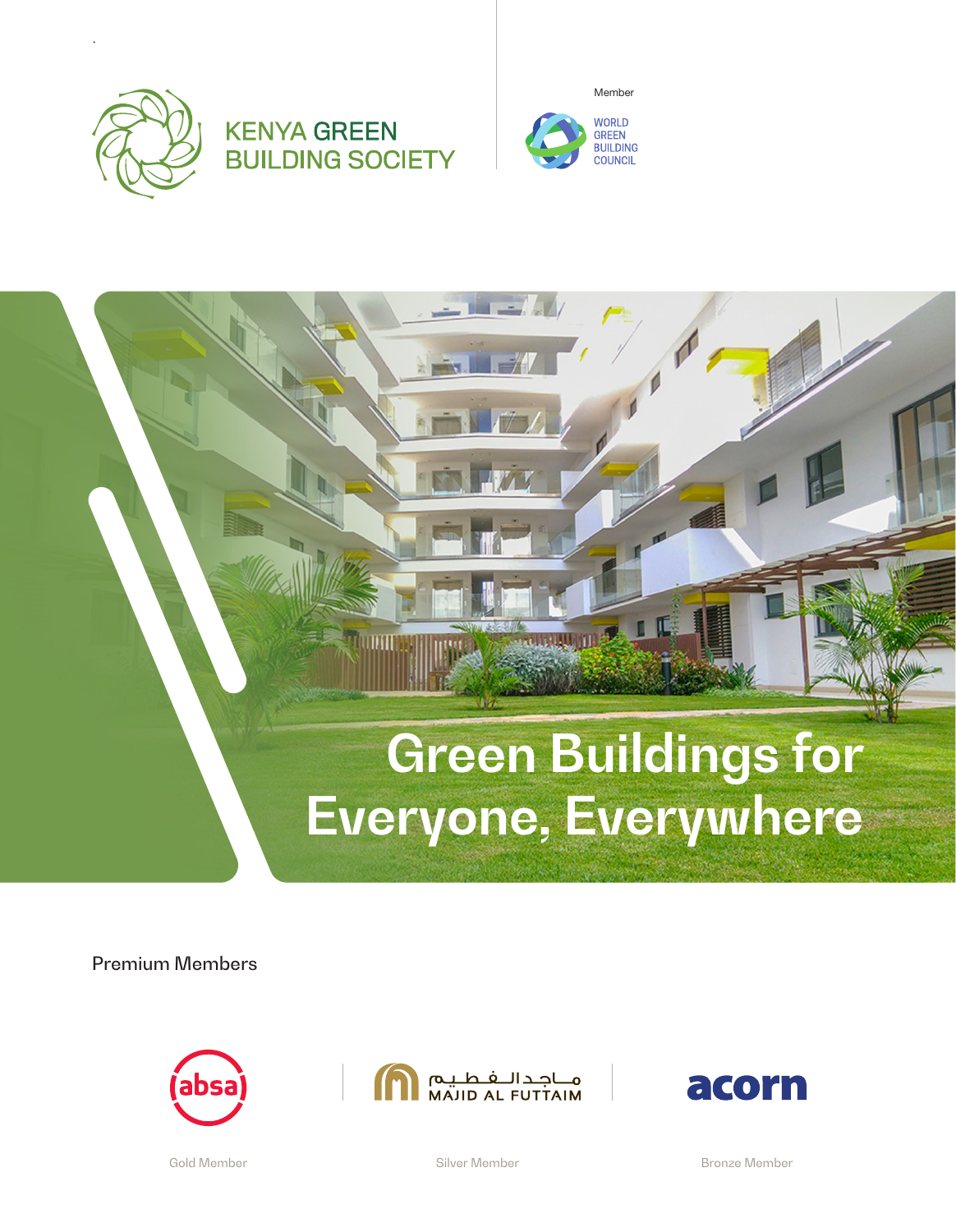# **Kenya Green Building Society Conference** 2020

#### A part of the World Green Building Week 2020

THEME: Green Building Impact; Climate Action, Health & Well-being and

### Resource Circularity

#### Dates: 21st to 25th September 2020

## CONCEPT NOTE

**World Green Building Week (21–25 September 2020)** is World Green Building Council's annual campaign that empowers us all to deliver greener buildings and sustainable places.

This year, we're asking you to **#ActOnClimate. It is a calling on the building sector, policymakers and governments to take urgent action to deliver net zero buildings by 2050.** We're also calling upon for those leaders already taking action to showcase where, why and how they are achieving it. For this, in partnership with our collaborators, the week's activities include the **Kenya Green Building Society Conference on Wednesday 23rd September 2020.**

The World Green Building Week activities will unpack action through tree planting and growing activities every morning followed by virtual engagements to unpack how the built environment and natural environment in Kenya can respond to the climate emergency. **It is time to bring these solutions to scale, and the industry is ready to deliver. The campaign to #ActOnClimate is threefold:**

- **1. For Communities** net zero buildings support a healthier and more sustainable built environment, creating thriving and resilient communities.
- **2. For the Planet** buildings account for more than one-third of global carbon emissions. It's vital we prioritise net zero buildings today to protect our planet and future generations.
- **3. Net Zero Buildings for Economies**  investing in new and existing net zero buildings today can stimulate innovation, activate supply chains and create jobs.

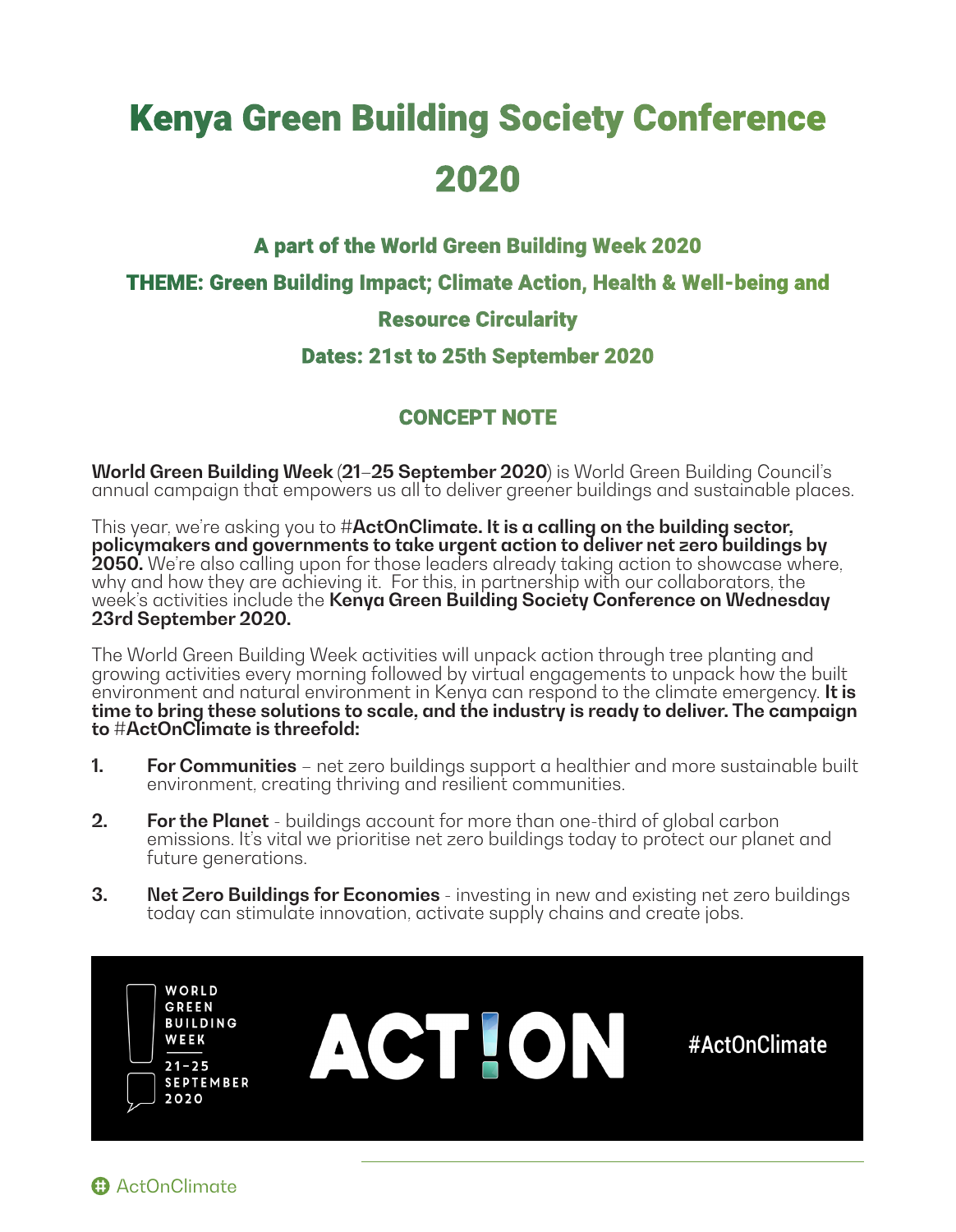#### **Expected Outcomes:**

- **•** Show that the built environment and construction industry is ready to act on climate: through Education and Awareness
- Involve urban centres and cities in creating healthier, climate resilient environments through tree planting and growing actions
- Respond to the National Climate Change Action Plan by launching tree planting activities and a performance platform for buildings and cities.
- Build momentum in adoption of Net Zero Buildings for COVID-19 Recovery and beyond.
- Ignite the financial sector to innovate on products for green buildings through the collaborative webinar in conjunction with Absa Kenya our premium member.
- Celebrate achievement of green building certification through certification award

to the 1st green certified school and green building tour for the media, youth and members

# WORLD GREEN BUILDING WEEK 2020 ACTIVITIES

|                                                 | Day 1: 21st September 2020 | <b>Climate Action</b>                                                                                                                                                                               |
|-------------------------------------------------|----------------------------|-----------------------------------------------------------------------------------------------------------------------------------------------------------------------------------------------------|
|                                                 | $9am - 12pm$               | Launch the World Green Building Week Online<br>Tree Planting activation from City Park Nairobi in collabora-<br>tion with KGBS Members and Partners.                                                |
| <b>NOV</b><br>LEARN<br>$>$ SHARE<br><b>LEAD</b> | $1Pm - 4pm$                | Launch of ARC Platform for Existing Buildings Performance<br>tracking on Carbon Emissions calculated in conformance<br>to UNFCCC;<br>Energy<br>Water<br>Waste<br>Transportation<br>Human Experience |
|                                                 | Day 2: 22nd September 2020 | <b>Health and Well-Being</b>                                                                                                                                                                        |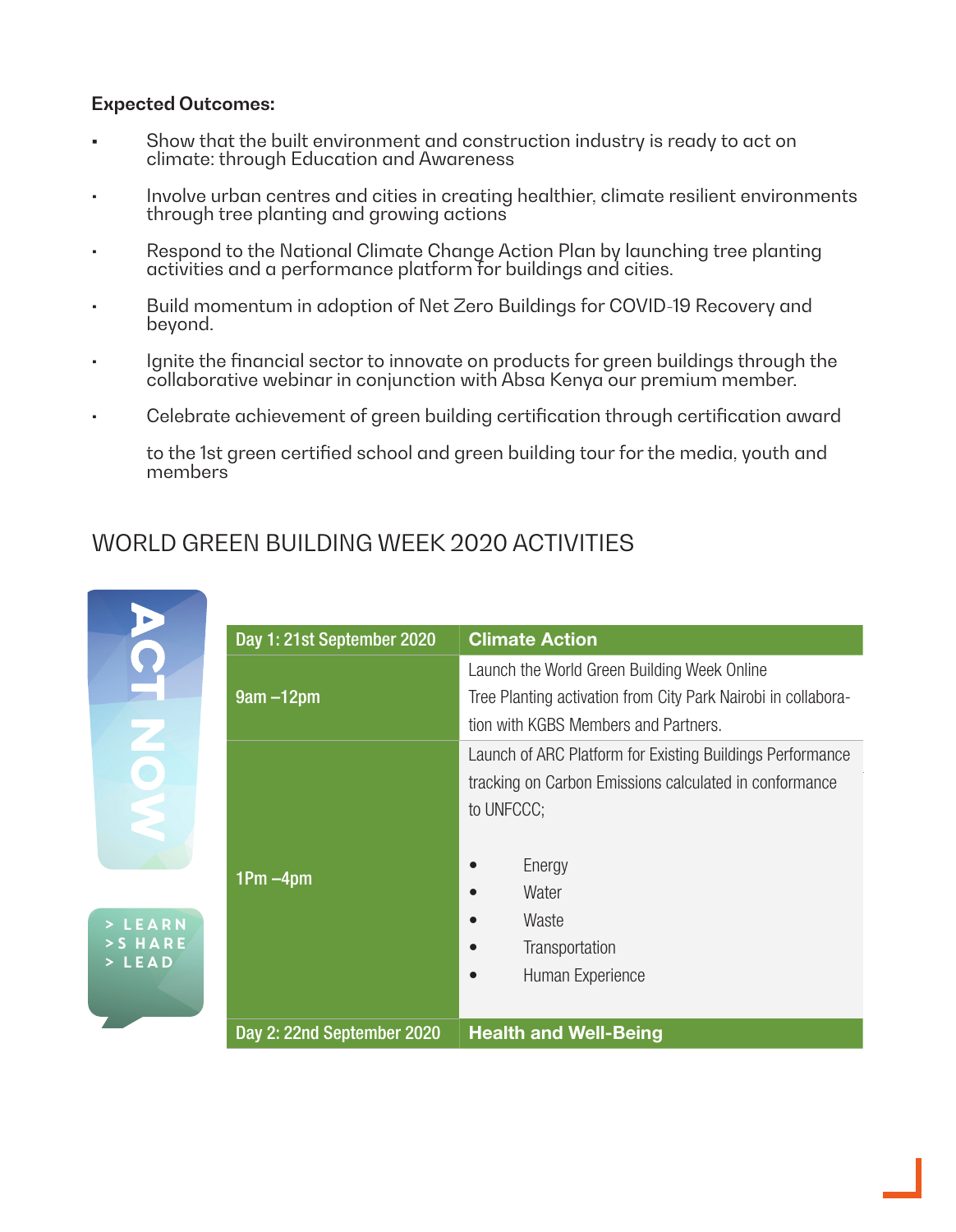| Q<br>XOX<br><b>EARN</b><br>ARE<br><b>EAD</b> | $9am - 12pm$               | Tree Planting and Growing Activities: Nationwide                                                                 |
|----------------------------------------------|----------------------------|------------------------------------------------------------------------------------------------------------------|
|                                              |                            | Tree Planting and growing activities at Konza City                                                               |
|                                              |                            | Tree Planting and growing in local communities in conjunc-<br>tion with Kenya Alliance for Residence Association |
|                                              |                            | Health and Well-Being Framework Showcase                                                                         |
|                                              |                            | Health and Well-Being Webinar                                                                                    |
|                                              | $1pm - 4pm$                | KGBS Youth Chapter Twitter Live Chat                                                                             |
|                                              |                            | KGBS Green Building Tour; visit of existing certified green<br>buildings by the Media, Youth and KGBS Members    |
|                                              |                            | KGBS Youth Chapter Twitter Live Chat: Day's Recap                                                                |
|                                              |                            | KGBS Sustainable Development Incentivized Finance<br>Webinar                                                     |
|                                              |                            |                                                                                                                  |
|                                              | 5pm                        | KGBS Youth Chapter Twitter Live Chat: Day's Recap                                                                |
|                                              |                            | <b>KGBS Conference 2020:</b>                                                                                     |
|                                              | Day 3: 23rd September 2020 | The Conference will be held at Konza<br><b>Technopolis; Smart &amp; Sustainable City</b>                         |
|                                              |                            | Tree Planting and Growing Activity; Nationwide                                                                   |
|                                              |                            | Tree Planting and growing activities at Konza City                                                               |
|                                              | $9am - 4pm$                | Tree Planting and growing in local communities in conjunc-<br>tion with Kenya Alliance for Residence Association |
| WORLD                                        |                            | Konza Technopolis City; Smart and Sustainability Webinar                                                         |
| GREEN<br>BUILDING<br>WEEK                    |                            | IFC EDGE Case studies.                                                                                           |
| $21 - 25$<br><b>SEPTEMBER</b><br>2020        | 5pm                        | <b>KGBS Youth Chapter Twitter Live Chat</b><br>Tree Planting and growing activities at Konza City                |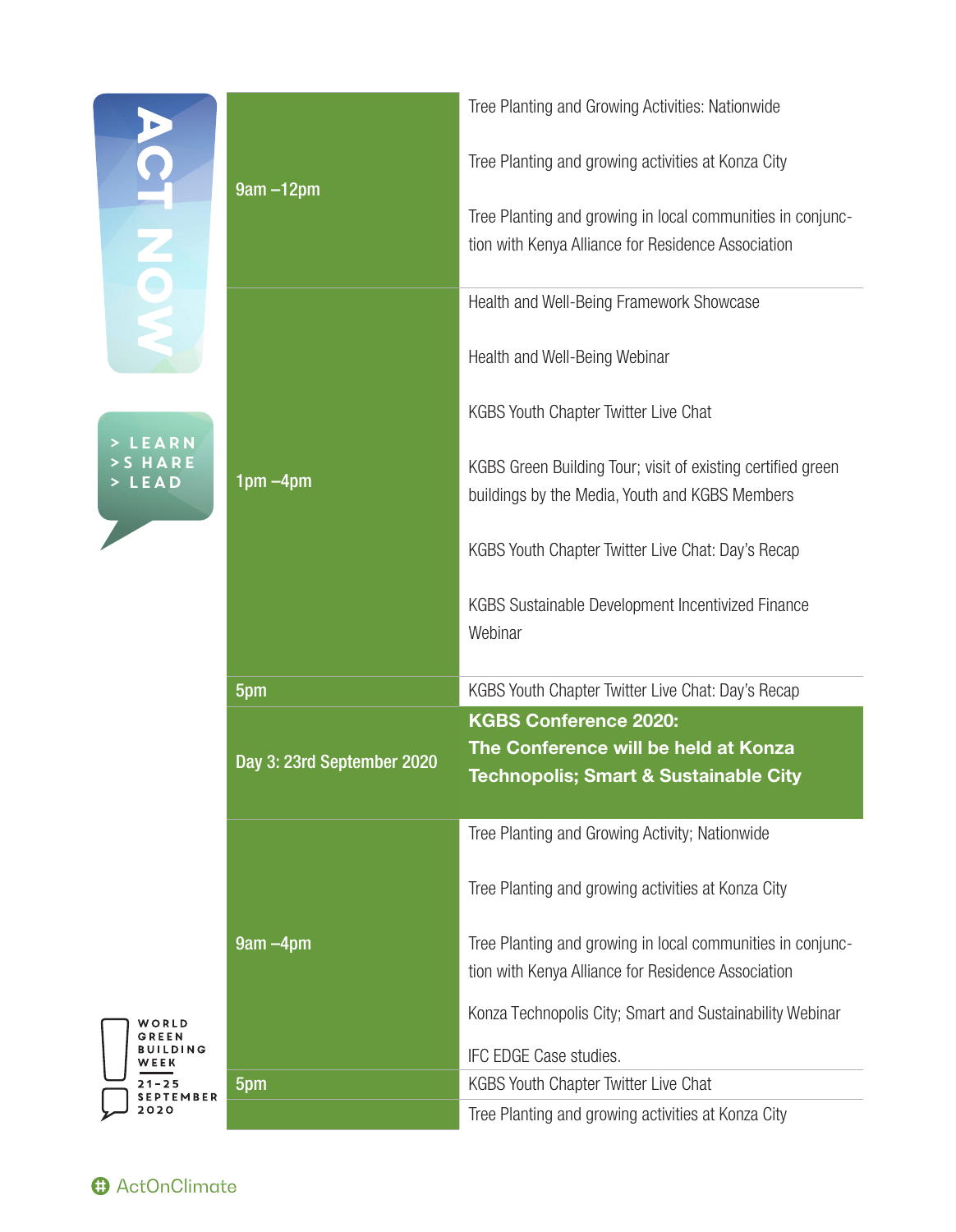

> Learn >S hare > Lead

WORLD<br>GREEN<br>BUILDING<br><u>WEEK</u> 

| Day 4: 24th September 2020 | <b>Resource Circularity</b>                                                                                                 |
|----------------------------|-----------------------------------------------------------------------------------------------------------------------------|
|                            | Tree Planting and Growing Activity; Nationwide                                                                              |
| $9am - 12pm$               | Tree Planting and growing activities at Konza City                                                                          |
|                            | Tree Planting and growing in local communities in conjunc-<br>tion with Kenya Alliance for Residence Association            |
| 11am                       | Launch KGBS Green Building Materials and Services<br>Directory                                                              |
|                            | Decentralized Wastewater Management webinar by Usafi;<br>a member of KGBS                                                   |
| $12pm - 4pm$               | <b>Construction Waste Management by National Construction</b><br>Authority webinar                                          |
|                            | KGBS Youth Chapter Twitter Live Chat: Day's Recap                                                                           |
| Day 5: 25th September 2020 | <b>KGBS Green Apple Day of Service 2020</b>                                                                                 |
| $9am - 1pm$                | Tree Planting and Growing Activities; Nationwide                                                                            |
|                            |                                                                                                                             |
|                            | Award Sabis International School, Runda Green Star<br>Africa-Kenya Certification Plaque.                                    |
|                            | 1st School in East Africa to be certified as a green built<br>environment to Green Star Africa-Kenya.                       |
|                            | Tree Planting and Growing at the 1st Green Building<br>Certified School in East Africa-Sabis International School,<br>Runda |
|                            | <b>KGBS Youth Chapter Schools Competition Awards</b>                                                                        |
|                            | KGBS in partnership with Kenya National Spelling Bee;<br>online competition awards.                                         |